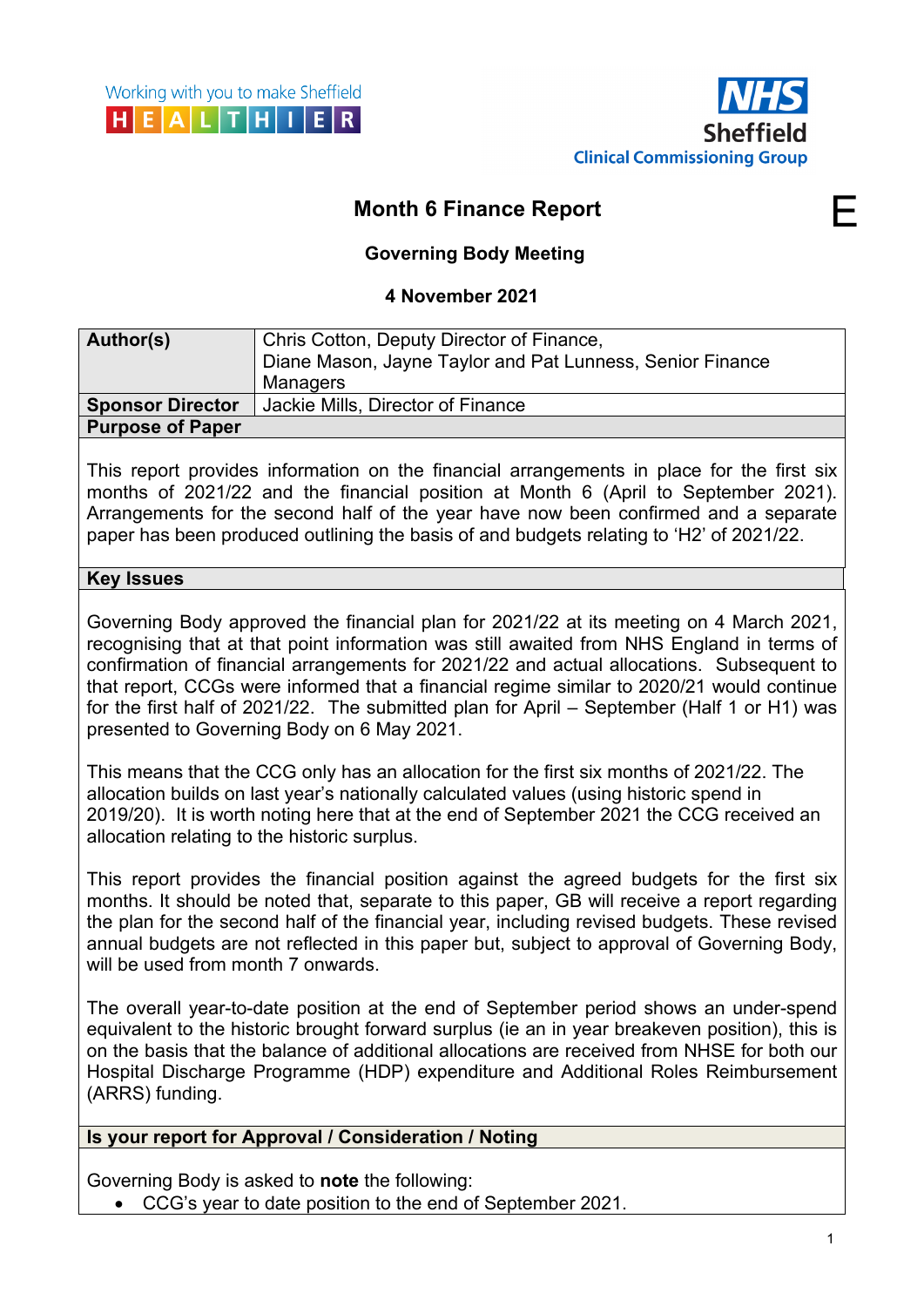• Expectation that retrospective funding will be received for Hospital Discharge Programme (HDP) and Additional Roles Reimbursement (ARRS) in H1

## **Recommendations / Action Required by Governing Body**

Governing Body is asked to **note** the items listed above.

### **Governing Body Assurance Framework**

### **Which of the CCG's objectives does this paper support?**

Strategic Objective - To ensure there is a sustainable, affordable healthcare system in Sheffield. It supports management of the CCG's principal risks 4.1 and 4.7 in the Assurance Framework.

#### **Are there any Resource Implications (including Financial, Staffing etc)?**

Not specifically

#### **Have you carried out an Equality Impact Assessment and is it attached?**

**Please attach if completed. Please explain if not, why not** Not applicable

**Have you involved patients, carers and the public in the preparation of the report?** 

Not applicable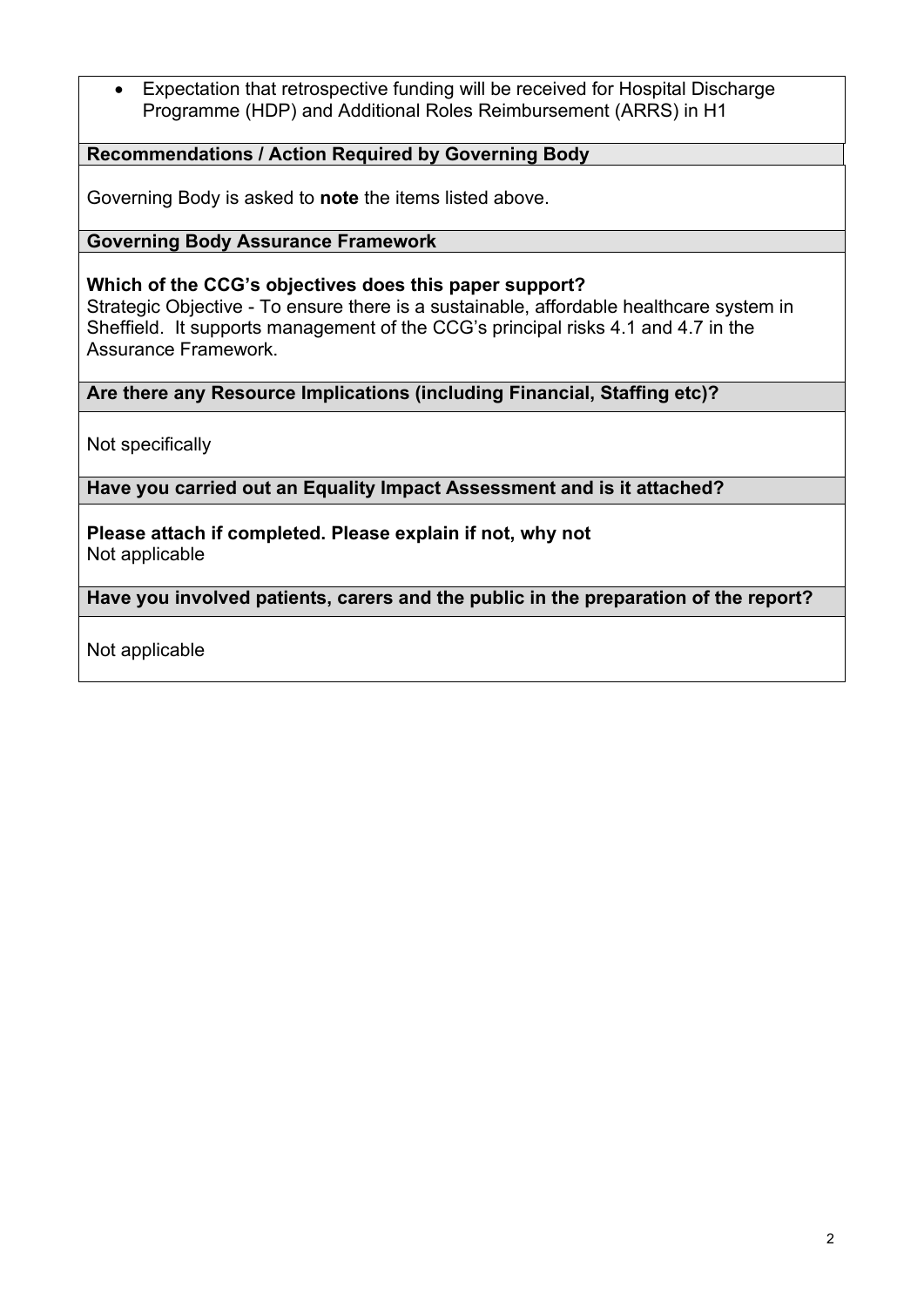

# **Month 6 Finance Report**

## **Governing Body Meeting 4 November 2021**

## **1. Executive Summary**

| <b>Key Duties</b><br><b>Key Issues</b><br><b>Year to</b><br>date                                                                                                             |                                   |                                                                                                                                                                                                                                                                                                    |  |  |  |  |  |
|------------------------------------------------------------------------------------------------------------------------------------------------------------------------------|-----------------------------------|----------------------------------------------------------------------------------------------------------------------------------------------------------------------------------------------------------------------------------------------------------------------------------------------------|--|--|--|--|--|
| Deliver half of the<br>historical CCG surplus<br>of £21.861m surplus<br>(CCG's Control Total)<br>against Commissioning<br>Revenue Resource<br>Limit (RRL) + RCA<br>combined. | (E21.9m)<br>Under-<br>spend       | The CCG received an allocation relating to the historic surplus in<br>M6 and as such is now reporting a surplus as required.<br>Allocations for the period are also expected to be adjusted to<br>reflect the Hospital Discharge Programme [HDP] and ARRS<br>costs which have not yet been funded. |  |  |  |  |  |
| a) Achieve a surplus<br>against the<br>Programme<br>Allocation                                                                                                               | (E21.2m)<br><b>Under</b><br>Spend | As noted above.                                                                                                                                                                                                                                                                                    |  |  |  |  |  |
| b) Remain within<br><b>Running Cost</b><br>Allowance (RCA) of<br>£11,154k                                                                                                    | (E0.7m)<br><b>Under</b><br>Spend  | The original notified allocation for RCA for the full year was<br>£11,154k and there is a requirement not to exceed this funding<br>level. Half of this has been allocated for months 1 to 6.                                                                                                      |  |  |  |  |  |
| £4.3m<br>Remain within the Cash<br>Limit (i.e., Maximum<br>closing<br>draw down set by NHS<br>balance<br>England)                                                            |                                   | The CCG's maximum draw down for the first six months of<br>2021/22, notified in September was £600.1m. To remain within<br>this limit, which requires the revenue position to be brought in on<br>plan, cash payments will need to be managed to meet this<br>target.                              |  |  |  |  |  |
| Key:<br><b>Red</b>                                                                                                                                                           |                                   | Significant risk of non-delivery. Additional actions need to be urgently pursued.                                                                                                                                                                                                                  |  |  |  |  |  |

| Amber   Medium risk of non-delivery requires additional management effort.                 |
|--------------------------------------------------------------------------------------------|
| Green $\vert$ Low risk of non-delivery – current management effort should deliver success. |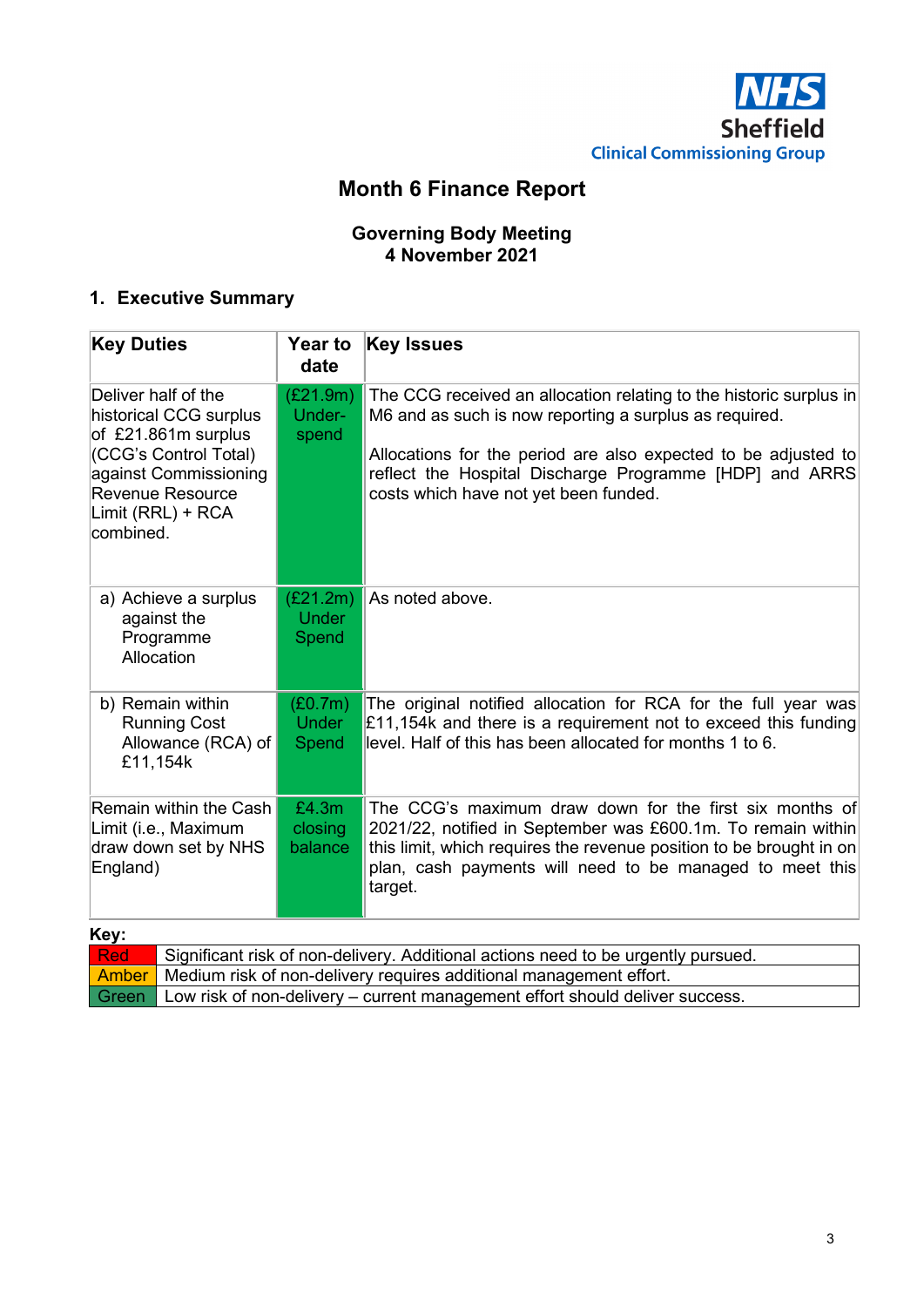## **2. Introduction**

The budget at Month 6 is confirmed as shown in the table below. An allocation was received in month 6 relating to the historic surplus of £21,861k. The month 6 position also anticipates receipt of additional allocations totalling £3.7m, several which are still to be confirmed and will now be received in H2, as follows:

|                                                        | £000    |
|--------------------------------------------------------|---------|
| Confirmed Revenue Resource Limit - Programme           | 617,266 |
|                                                        |         |
| <b>Anticipated Allocations:</b>                        |         |
| Hospital Discharge Programme (HDP)                     | 2,996   |
| <b>Vaccination Centres</b>                             | $-2$    |
| Independent Sector ERF Income                          |         |
| Additional Roles Re-imbursement Scheme (ARRS)          | 742     |
| <b>Anticipated Revenue Resource Limit</b>              | 621,002 |
|                                                        |         |
| <b>Confirmed Revenue Resource Limit - Running Cost</b> |         |
| <b>Allowance</b>                                       | 5,577   |
|                                                        |         |
| <b>Anticipated Revenue Resource Limit - TOTAL</b>      | 626,579 |

## **3. Summary of the reported position**

A summary position of the overall variances are shown in Table 2 below, for the year-todate position to the end of September based on the allocations received from NHSE (including estimates for HDP and ARRS additional funding to cover costs). More detailed analysis can be found in Appendix A.

The H2 plan is now presented within the separate report to this Governing Body meeting and as such this paper does not include a forecast for the whole year as it has in previous months. The next Finance report to Governing Body will incorporate H1 and H2 and present a full year position which brings together the two periods.

|                                              | <b>Position to the</b><br>end of |
|----------------------------------------------|----------------------------------|
| <b>TABLE 2 - Variances against budget in</b> | <b>September</b>                 |
| thousands (£000's)                           | 2021                             |
| <b>Acute &amp; Community NHS Services</b>    |                                  |
| Other Acute & Community                      | 17                               |
| <b>Mental Health</b>                         | (168)                            |
| Other Primary & Community services           | 111                              |
| <b>Primary Care Co-Commissioning</b>         | 709                              |
| <b>Locally Commissioned Primary Care</b>     | (79)                             |
| <b>Continuing Care</b>                       | 2,245                            |
| Prescribing                                  | (955)                            |
| <b>Collaborative Working</b>                 | (19)                             |
| Reserves                                     | (22, 993)                        |
| <b>Total Programme Position</b>              | (21, 133)                        |
| <b>Running Costs</b>                         | (727)                            |
|                                              | (21,861)                         |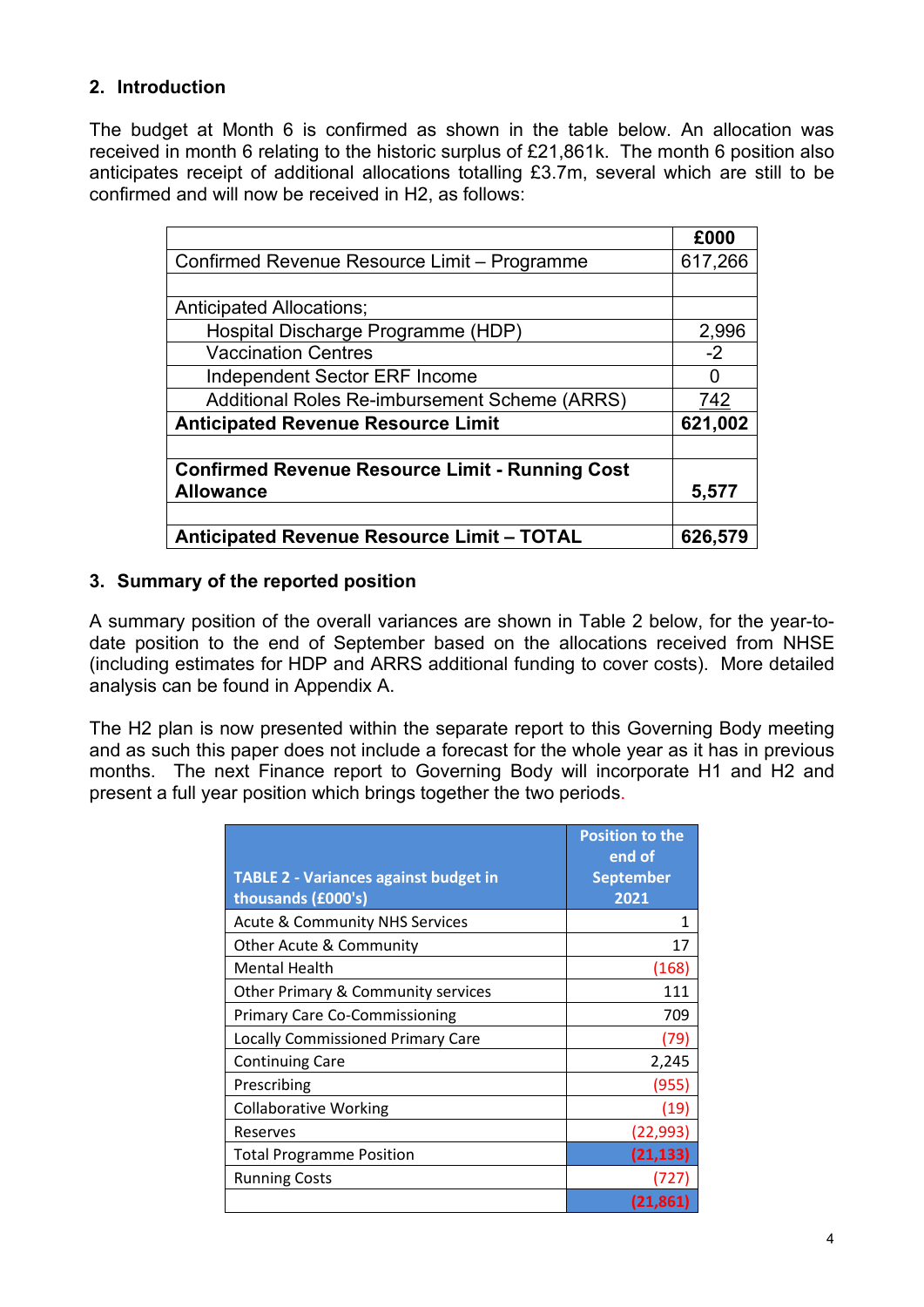## **4. COVID Expenditure**

A budget of £766k has been allocated to the CCG as part of the system envelope and in Month 6 an additional allocation of £1.125m was transferred from the ICS for the primary care COVID support/expansion Fund. COVID forecast expenditure at M6 is more than the budget by £221k and is included in the Month 6 position. As system pressures mount, we continue to review the level of additional capacity required to support both the current covid response as well as mitigating the reduce capacity due to social distancing and staff absences.

The Month 6 position also assumes additional costs associated with the Hospital Discharge Programme (HDP). Expenditure incurred under the HDP will be funded separately, as in 20/21. Current spend for H1 is £4.8m, of which a retrospective allocation of £1.8m has been received to date covering the costs for Months 1 – 3 and a further £3.0m is assumed to cover the estimated month 4 - 6 costs. Following the successful submission of a business case to the National HDP Team at NHSE the SYB ICS allocation of HDP funding for H1 has been increased to £8.766m from the original £5.8m in H1 allocations.

## **5. Further Information on Key Budgets and Related Risks**

## **Acute and Community NHS Services**:

The block arrangements which were in place throughout 20/21 remain in place during the first six-month period. These blocks are predominantly underpinned by 2019/20 payments as they were last year.

The system top-ups and COVID funding arrangements continue but the values are now based on Provider plans submitted to the ICS and reflect different elements of costs / funding than they did last year. Table 3 below shows the amounts being paid to the three Sheffield NHS Providers for M1-M6.

| Table 3: - M1-M6 System<br><b>funding for Sheffield Providers</b><br>(6000's) | <b>Growth</b><br><b>Funding</b> | <b>COVID</b><br><b>Funding</b> | <b>System Top</b><br>Up | <b>Provider</b><br><b>Income</b><br><b>Loss</b> | <b>Total</b> |
|-------------------------------------------------------------------------------|---------------------------------|--------------------------------|-------------------------|-------------------------------------------------|--------------|
| Sheffield Health and Social Care                                              | 250                             | 2,954                          | 1,903                   | 344                                             | 5,451        |
| <b>Sheffield Teaching Hospitals</b>                                           | 2,290                           | 17,621                         | 21,328                  | 1,657                                           | 42,896       |
| Sheffield Children's                                                          | 421                             | 2,533                          | 10,482                  | 241                                             | 13,677       |
| <b>Total system funding</b>                                                   | 2,961                           | 23,108                         | 33,713                  | 2,242                                           | 62,024       |

Other providers within the ICS are receiving their system top-ups from their local CCGs.

## **Sheffield Teaching Hospitals NHS Foundation Trust (STHFT) activity update:**

As a result of some teething problems following national changes to contract monitoring datasets, we only have complete activity information to the end of July. As soon as these are resolved the most up to date information will be included in the next Governing Body report.

STHFT's performance headlines report informs us that, whilst the trust was hitting their internal activity targets in August, there has been a drop in September. September has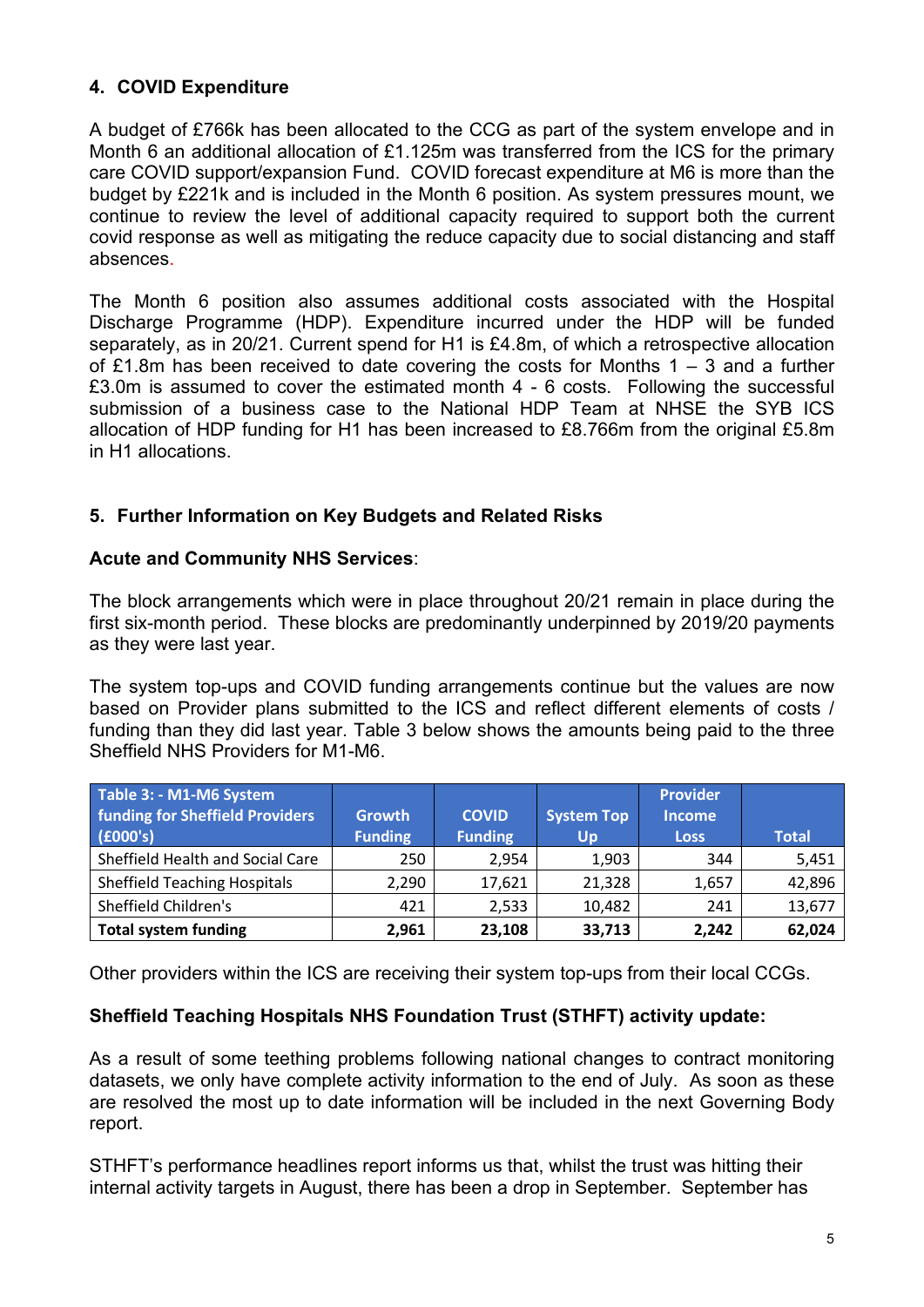also seen more cancelled operations (111 compared with 52 in August) and whilst covid patient levels remain reasonably stable, staff absence levels are high.

Table 4a below provides a snapshot of July activity and waiting lists for 2021, 2020 and 2019. STHFT continues to achieve good levels of Outpatient activity. Although activity in July was below the levels seen in the same month in 2019, the Outpatient queue at the end of the month was only slightly higher. Within this high-level performance there is obviously a range of positions within different specialties, dependent upon their ability to transfer to virtual appointments and the nature of the work undertaken.

Unfortunately, the Inpatient Waiting List remains significantly higher than July 2019. Providers are all managing their waiting lists by reviewing and treating based on clinical priority and length of wait.

| <b>Table 4a</b>          | <b>Jul 21 as %</b><br>of Jul 19 | <b>Current</b><br>$Jul-211$ | <b>COVID</b><br><b>Jul-20</b> | <b>PRE-COVID</b><br><b>Jul-19</b> |
|--------------------------|---------------------------------|-----------------------------|-------------------------------|-----------------------------------|
| <b>OP Firsts</b>         | 84%                             | 10,086                      | 8,103                         | 12,066                            |
| OP F/Ups                 | 90%                             | 27,986                      | 25,411                        | 31,041                            |
| <b>OP Waiters</b>        | 105%                            | 20,010                      | 14,286                        | 19,132                            |
| <b>IP - Non-Elective</b> | 95%                             | 4,185                       | 4,001                         | 4,427                             |
| <b>IP - Elective</b>     | 89%                             | 5,000                       | 3,226                         | 5,589                             |
| <b>IP Waiters</b>        | 146%                            | 11,472                      | 10,001                        | 7,843                             |

The Trust generated £11.7m of Elective Recovery Fund (ERF) income in the first quarter of the year. However, NHSE&I has increased the targets in Quarter 2 (from 85% to 95%) and as a result no further ERF funding has flowed to the trust.

Table 4b (below) shows the activity and queue information month by month, alongside activity per working day as this can sometimes provide a clearer view. August data is included but may change because of uncoded activity which is subsequently coded, particularly in relation to Elective and Non-Elective Inpatients.

| <b>Table 4b</b>          | <b>Aug-21</b> | $Jul-21$ | $Jun-21$ | $May-21$ | $Apr-21$ | $Mar-21$ | Feb-21 | $Jan-21$ | <b>Trend line</b> |
|--------------------------|---------------|----------|----------|----------|----------|----------|--------|----------|-------------------|
| <b>OP Firsts</b>         | 9,382         | 10,086   | 10,602   | 9,994    | 9,839    | 11,495   | 9,304  | 9,685    |                   |
| OP F/Ups                 | 25,847        | 27,986   | 30,193   | 27,500   | 28,583   | 32,130   | 26,354 | 27,001   |                   |
| <b>OP Waiters</b>        | 20,504        | 20,010   | 19,005   | 17,562   | 17,044   | 16,116   | 16,330 | 16,575   |                   |
| <b>Working Days</b>      | 21            | 22       | 22       | 19       | 20       | 23       | 20     | 20       |                   |
| <b>OP Firsts per day</b> | 447           | 458      | 482      | 526      | 492      | 500      | 465    | 484      |                   |
| OP F/Ups Per day         | 1,231         | 1,272    | 1,372    | 1,447    | 1,429    | 1,397    | 1,318  | 1,350    |                   |
| <b>IP - Non Elective</b> | 4,091         | 4,185    | 4,084    | 4,162    | 4,101    | 4,135    | 3,711  | 3,895    |                   |
| IP - Elective            | 4,623         | 5,000    | 5,403    | 4,929    | 4,810    | 4,802    | 3,908  | 3,810    |                   |
| <b>IP Waiters</b>        | 11,633        | 11,472   | 11,407   | 11,443   | 11,625   | 11,588   | 11,085 | 10,709   |                   |
| <b>Working Days</b>      | 21            | 22       | 22       | 19       | 20       | 23       | 20     | 20       |                   |
| IP Non-Electives per day | 195           | 190      | 186      | 219      | 205      | 180      | 186    | 195      |                   |
| IP Electives per day     | 220           | 227      | 246      | 259      | 241      | 209      | 195    | 191      |                   |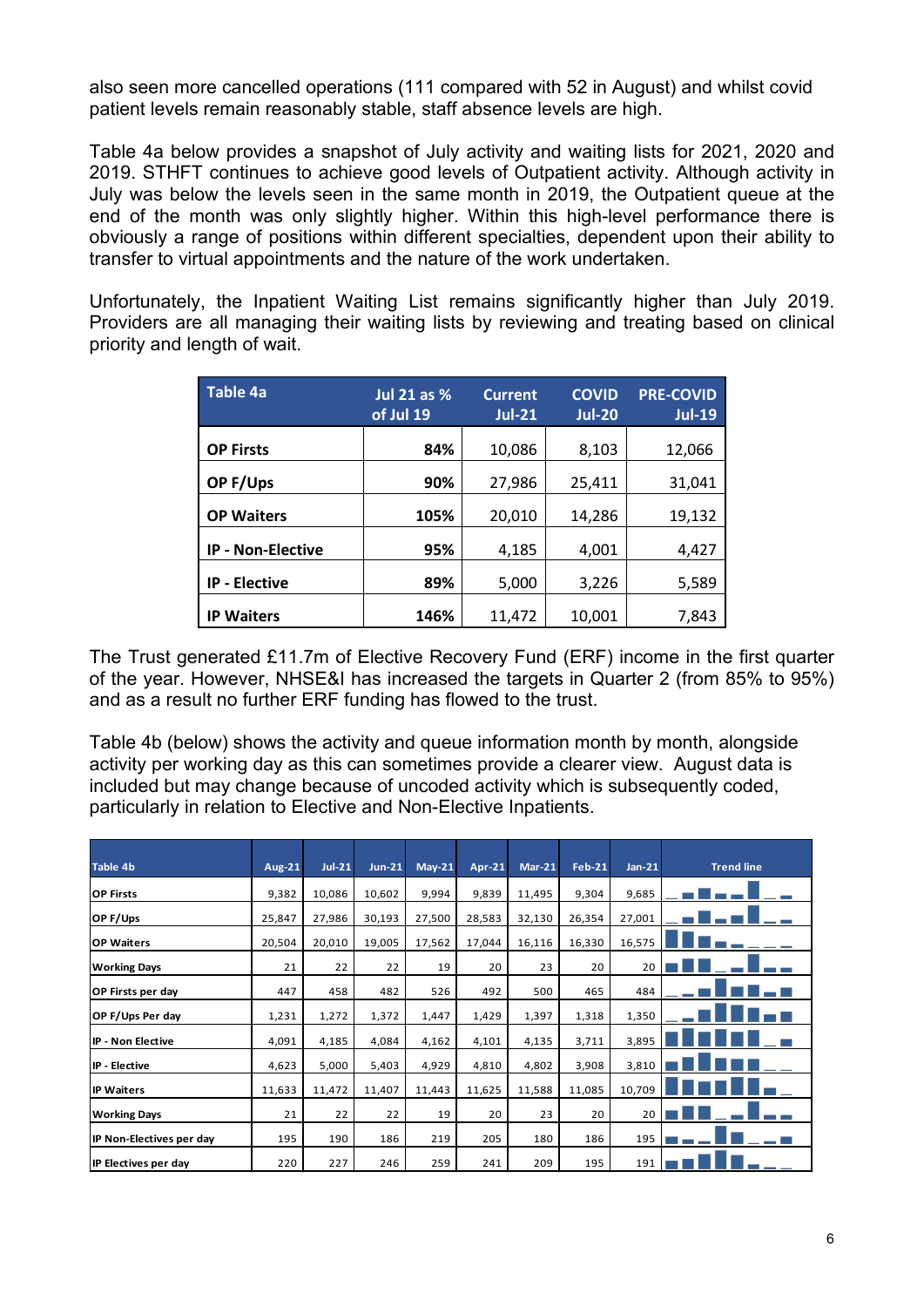**Mental Health:** The under-spend to date relates predominantly to the Individual Funding Request (IFR) budget as no patients have yet been referred to panel for Mental Health IFR needs, this is partly offset by additional independent sector costs where patient choice has meant greater referrals for ADHD services.

**Continuing Health Care (CHC) and Funded Nursing Care (FNC):** The over-spend to date reflects cost pressures arising from growth in the number and cost of approved packages in addition to QIPP targets which have not been achievable due to focus on hospital discharge. CHC packages, both in terms of adults and childrens, remain the greatest financial pressure to the CCG. It should be noted that the reported position includes the offset of non-recurrent funding from the Hospital Discharge Programme, funding for which has been confirmed will end in March 2022. The recurrent financial pressure is therefore greater than the in year variance (by approximately £3m).

**Primary Care Co-Commissioning and Locally Commissioned Primary Care**: The position at month 6 shows an overspend of £628k. This is primarily on delegated budgets which, within H1 budgets, has a shortfall of £1m between estimated expenditure and the allocation received. £0.5m is brought-forward from 20/21, other cost pressures include VAT and locum expenditure increases. Work is ongoing to identify how the shortfall can be managed and PCCC reports have outlined possible mitigations.

**Prescribing:** Data for the period April – August 2021 has now been received. The average price per item continues to reduce slightly from £7.22 to £7.18 for Non-Flu items. As reported last month, the change in price is expected due to the reduction in Category M prices nationally for the period July – September 2021. The average daily items prescribed compared to last financial year shows an increase of 1.3% (this has reduced from the 2.3% increase reported last month). The impact of both the price and volume changes has resulted in an increased underspend of £565k compared to last month. We are now reporting a forecast underspend of £852k against H1 Budget.

**Running Costs:** The H1 allocation is unchanged at £5,577k, being half of the previously reported allocation of £11.154m. Within the budgeted spend, £250k QIPP in H1 is expected to be delivered due to vacancies. The year-to-date position is an underspend of £727k, an improvement against the previous forecast for the six months. A mix of staffing vacancies and non-recurrent non-pay savings have contributed to the under-spend seen in the first six months.

| <b>Table 5: Running Costs</b> | <b>Budget for M1-6</b><br>£000's | Variance M1-M6<br>£000's |
|-------------------------------|----------------------------------|--------------------------|
| <b>PAY</b>                    | 5,469                            | $-574$                   |
| <b>NON-PAY</b>                | 1,397                            | $-414$                   |
| <b>INCOME</b>                 | $-1,161$                         | $-117$                   |
| <b>Running Cost Reserve</b>   | $-378$                           | 378                      |
|                               | 5,327                            | -727                     |

## **6. Overall Risk Assessment**

As this report presents the position to M6 against specific funding arrangements in place for H1, we are reporting delivery of the position for this reporting period, and so no significant further risks are highlighted. There remain some small risks around the level of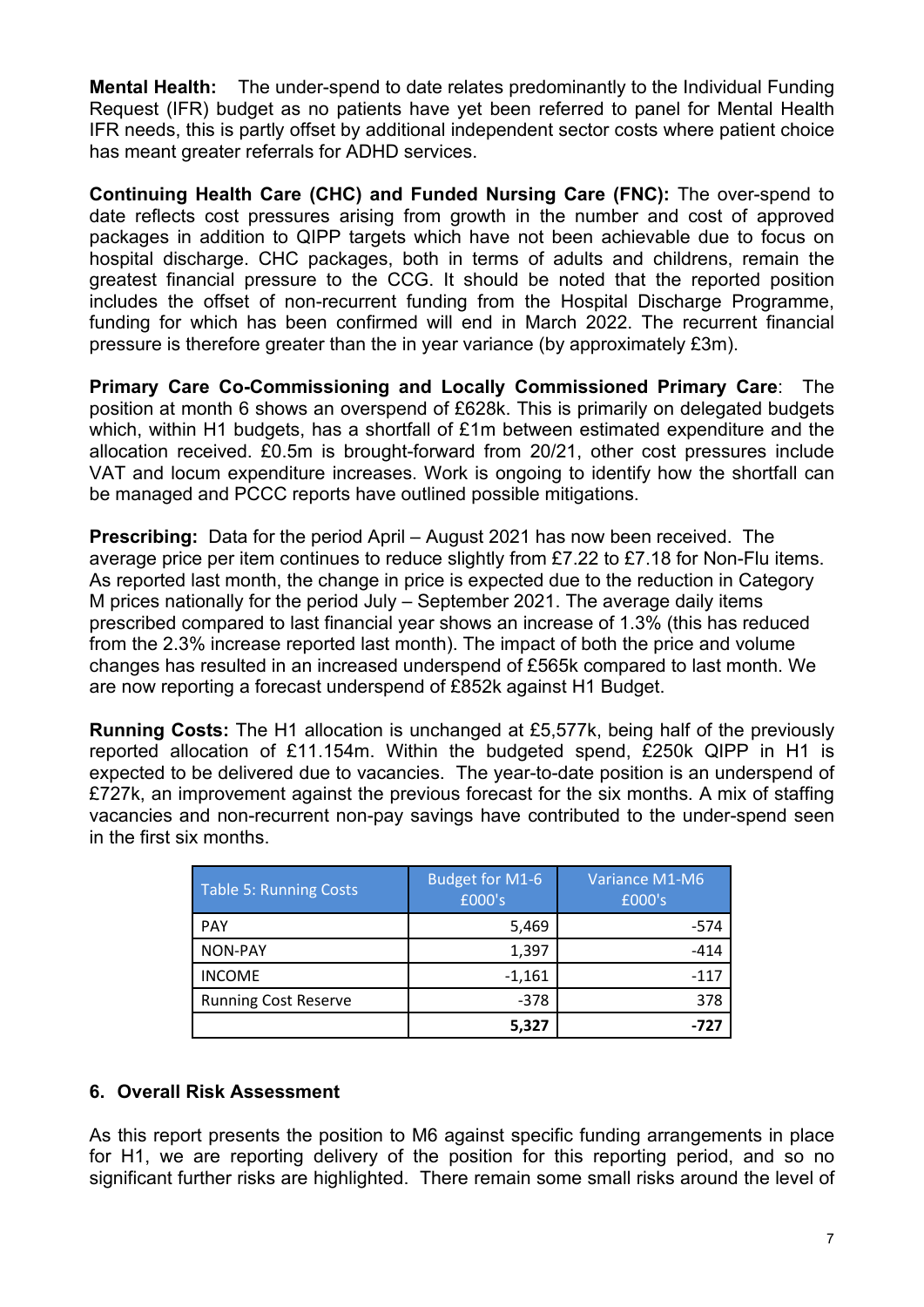HDP funding as the total system expenditure is higher than the funding envelope at ICS level.

## **7. Delivery of Cash Position**

The CCG was notified of a maximum 6-month cash drawdown limit of £600.1m at month 6. The CCG is able to use this cash and income received, whilst some expenditure items listed are outside the cash limit. The total cash used to the end of September was £578.9m against a requested cash drawdown of £525.1m, prescribing and home oxygen (including PCSE errors & vaccination adjustments) of £50.1m, other income of £7.2m and a brought forward balance of £0.8m. The cash balance at bank at the end of the month was £4.3m. A minimal cash balance at bank is planned for the period end, which will have to be closely managed.

## **8. Better Payment Practice Code**

The Better Payment Practice Code requires the CCG to pay all valid invoices by the due date or within 30 days of receipt of a valid invoice, whichever is later. A summary of the position for the 12-month period to the end of September is reported in Table 6 below:

|                                                         | 12 months | 12 months |
|---------------------------------------------------------|-----------|-----------|
|                                                         | to        | to        |
|                                                         | September | September |
|                                                         | 2021      | 2021      |
| Table 6: Measure of compliance                          | (Number)  | £000's    |
| <b>Non-NHS Payables</b>                                 |           |           |
| Total Non-NHS Trade invoices paid in the year           | 18,249    | 243,121   |
| Total Non-NHS Trade Invoices paid within target         | 18,080    | 241,624   |
| Percentage of Non-NHS Trade invoices paid within target | 99.07%    | 99.38%    |
| <b>NHS Payables</b>                                     |           |           |
| Total NHS Trade invoices paid in the year               | 949       | 752,568   |
| Total NHS Trade invoices paid within target             | 937       | 752,329   |
| Percentage of NHS Trade invoices paid within target     | 98.74%    | 99.97%    |

In addition to the Better Payment Practice Code, the latest Procurement Policy Note guidance states that Suppliers should be paid within seven days where possible. The finance team continues to ensure that payments are processed as speedily as possible.

## **9. Recommendation**

Governing Body is asked to **note** the following:

- CCG's year to date spend against the confirmed allocation for the first 6 months of the financial year.
- Expectation that retrospective funding will be received for Hospital Discharge Programme (HDP) and Additional Roles Reimbursement (ARRS) in H1

Paper prepared by Chris Cotton, Deputy Director of Finance, Diane Mason, Jayne Taylor and Pat Lunness, Senior Finance Managers

On behalf of Jackie Mills, Director of Finance October 2021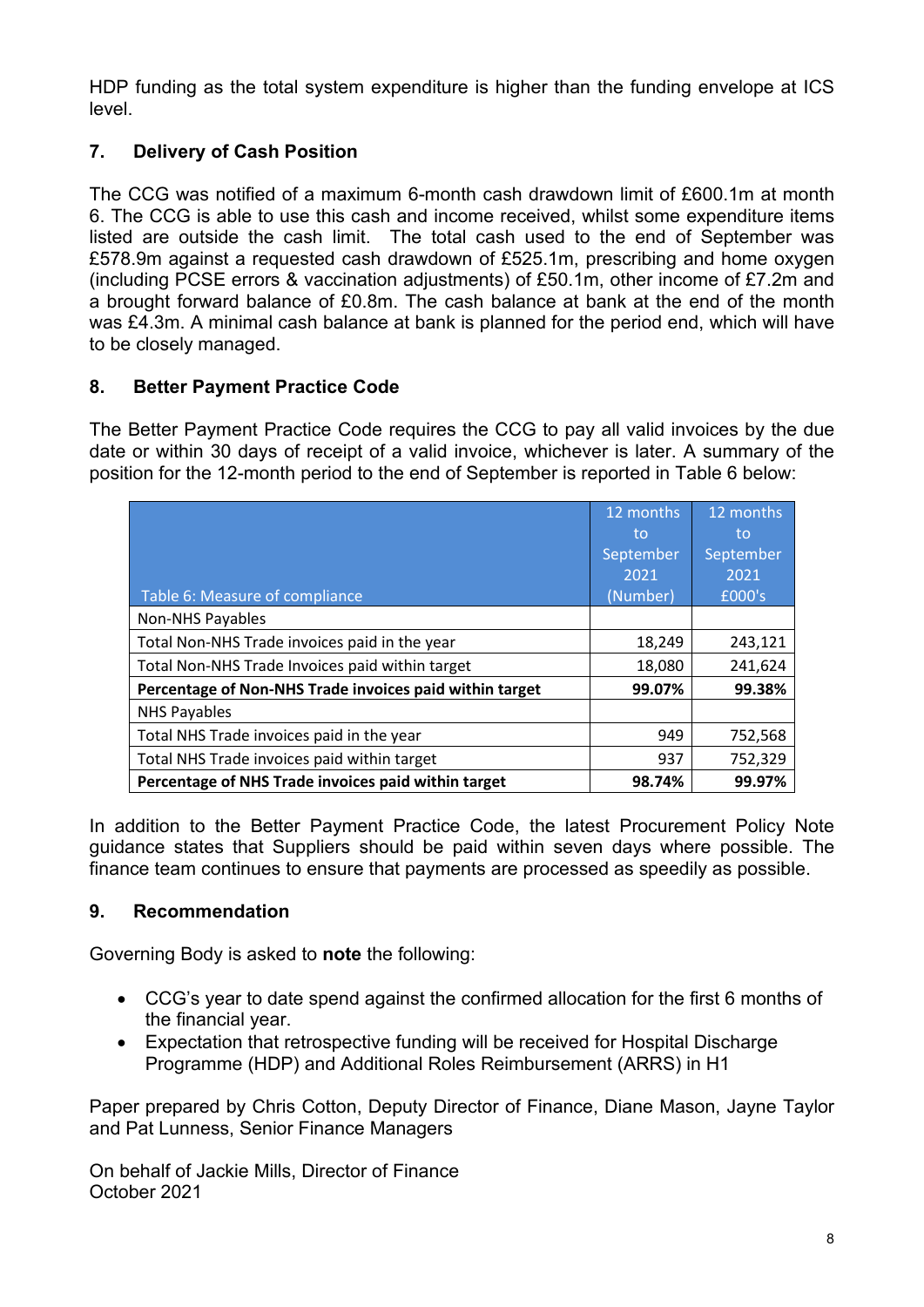**NHS Sheffield Clinical Commisisoning Group Finance Report 2021/22 - Financial Position for Period Ending 30th September 2021**

|                                                  | Year to Date: September |                    |                    |           | Forecast Out-turn for M1-6 |              |              |                    | Variance            |                      |
|--------------------------------------------------|-------------------------|--------------------|--------------------|-----------|----------------------------|--------------|--------------|--------------------|---------------------|----------------------|
|                                                  | <b>Budget</b>           | <b>Expenditure</b> | Variance           |           | <b>Budget</b>              | Forecast     |              | Variance           |                     | $M1-6$               |
|                                                  |                         |                    | Over (+)/ Under(-) |           |                            |              |              | Over (+)/ Under(-) | Change<br>from prev | Forecast             |
|                                                  | £'000                   | £'000              | £'000              | %         | £'000                      | £'000        | £'000        | %                  | month               | Variance<br>as at M5 |
| PROGRAMME COSTS BY PROVIDER/ SERVICE             |                         |                    |                    |           |                            |              |              |                    |                     |                      |
| <b>Revenue Resource Limit</b>                    | 617,266                 | 617,266            | $\pmb{0}$          | 0.0%      | 617,266                    | 617,266      | $\pmb{0}$    | 0.0%               | $\rightarrow$       | 0                    |
| <b>Anticipated Allocations</b>                   |                         |                    |                    |           |                            |              |              |                    |                     |                      |
| <b>Hospital Discharge Programme</b>              | 2,996                   | 2,996              | 0                  |           | 2,996                      | 2,996        | 0            |                    | →                   | 0                    |
| <b>Independent Sector ERF income</b>             | $\Omega$                | 0                  | 0                  |           |                            | 0            | 0            |                    | →                   | 0                    |
| Other allocations not yet received - mainly ARRS | 740                     | 742                | 2                  |           | 742                        | 742          | 0            |                    | $\rightarrow$       | 0                    |
| <b>Revised Budget</b>                            | 621,002                 | 621,004            | $\overline{2}$     |           | 621,004                    | 621,004      | $\mathbf 0$  |                    | $\rightarrow$       | 0                    |
|                                                  |                         |                    |                    |           |                            |              |              |                    |                     |                      |
| <b>EXPENDITURE</b>                               |                         |                    |                    |           |                            |              |              |                    |                     |                      |
| Sheffield Teaching Hospitals                     | 270,307                 | 270,307            | (0)                | 0.0%      | 270,307                    | 270,307      | (0)          | 0.0%               | $\rightarrow$       | (0)                  |
| Sheffield Children's Hospital                    | 35,885                  | 35,885             | 0                  | 0.0%      | 35,885                     | 35,885       | 0            | 0.0%               | $\rightarrow$       | $\mathbf 0$          |
| Yorkshire Ambulance Service                      | 14,625                  | 14,625             | (0)                | 0.0%      | 14,625                     | 14,625       | (0)          | 0.0%               | →                   | (0)                  |
| <b>Other NHS Trusts</b>                          | 6,659                   | 6,660              | $\mathbf{1}$       | 0.0%      | 6,659                      | 6,660        | $\mathbf{1}$ | 0.0%               | ↑                   | (0)                  |
| <b>Acute &amp; Community NHS Services</b>        | 327,477                 | 327,477            | 1                  | 0.0%      | 327,477                    | 327,477      | 1            | 0.0%               | $\uparrow$          | 0                    |
| <b>ISTC &amp; Extended Choice</b>                | 2,140                   | 2,140              | (0)                | 0.0%      | 2,140                      | 2,140        | (0)          | 0.0%               | $\rightarrow$       | 0                    |
| <b>Ambulance Services</b>                        | 919                     | 933                | 14                 | 1.5%      | 919                        | 933          | 14           | 1.5%               | ↑                   | 4                    |
| Non Contract Activity                            | 443                     | 443                | 0                  | 0.0%      | 443                        | 443          | 0            | 0.0%               | →                   | 0                    |
| <b>Other Community</b>                           | 849                     | 849                | 1                  | 0.1%      | 849                        | 849          | 1            |                    | ↑                   | (0)                  |
| Individual Funding Requests                      | 291                     | 293                | 2                  | 0.8%      | 291                        | 293          | 2            | 0.8%               | ↓                   | 35                   |
| <b>Other Acute &amp; Community</b>               | 4,641                   | 4,659              | 17                 | 0.4%      | 4,641                      | 4,659        | 17           | 0.4%               | ↓                   | 39                   |
| Sheffield Health & Social Care                   | 53,392                  | 53,392             | (0)                | 0.0%      | 53,392                     | 53,392       | (0)          | 0.0%               | $\rightarrow$       | (0)                  |
| Other Mental Health                              | 3,086                   | 3,180              | 94                 | 3.0%      | 3,086                      | 3,180        | 94           | 3.0%               | ↑                   | 86                   |
| Sheffield Local Authority (MH)                   | 706                     | 677                | (30)               | $-4.2%$   | 706                        | 677          | (30)         | $-4.2%$            | $\rightarrow$       | (30)                 |
| Voluntary Sector (MH)                            | 863                     | 931                | 67                 | 7.8%      | 863                        | 931          | 67           | 7.8%               | ↑                   | (17)                 |
| Individual Funding Requests (MH)                 | 300                     | 0                  | (300)              | $-100.0%$ | 300                        | $\Omega$     | (300)        | $-100.0%$          | ↓                   | (250)                |
| <b>Mental Health</b>                             | 58,348                  | 58,180             | (168)              | $-0.3%$   | 58,348                     | 58,180       | (168)        | $-0.3%$            | $\uparrow$          | (211)                |
| Sheffield Local Authority                        | 14,784                  | 14,932             | 147                | 1.0%      | 14,784                     | 14,932       | 147          | 1.0%               | ↑                   | 54                   |
| St Lukes Hospice                                 | 1,662                   | 1,771              | 110                | 6.6%      | 1,662                      | 1,771        | 110          | 6.6%               | ↑                   | 85                   |
| <b>Voluntary Sector</b>                          | 146                     | 146                | 0                  | 0.0%      | 146                        | 146          | 0            | 0.0%               | $\rightarrow$       | $\mathbf 0$          |
| <b>Other Commissioning</b>                       | 2,005                   | 1,875              | (130)              | $-6.5%$   | 2,005                      | 1,875        | (130)        | $-6.5%$            | ↓                   | (83)                 |
| Development Nurses (Directly Employed)           | 239                     | 223                | (17)               | $-6.9%$   | 239                        | 223          | (17)         | $-6.9%$            | ↑                   | (18)                 |
| <b>Other Primary &amp; Community services</b>    | 18,837                  | 18,947             | 111                | 0.6%      | 18,837                     | 18,947       | 111          | 0.6%               | $\uparrow$          | 37                   |
| Core Contract                                    | 28,004                  | 28,004             | (0)                | 0.0%      | 28,004                     | 28,004       | 0            | 0.0%               | $\rightarrow$       | 0                    |
| Premises                                         | 5,483                   | 5,465              | (18)               | $-0.3%$   | 5,483                      | 5,465        | (18)         | $-0.3%$            | ↓                   | 0                    |
| QoF                                              | 4,369                   | 4,369              | (0)                | 0.0%      | 4,369                      | 4,369        | 0            | 0.0%               | →                   | 0                    |
| <b>Enhanced Services</b>                         | 5,212                   | 5,189              | (22)               | $-0.4%$   | 5,212                      | 5,189        | (22)         | $-0.4%$            | ↓                   | 0                    |
| Primary Care Other Services                      | 1,377                   | 2,126              | 749                | 54.4%     | 1,377                      | 2,126        | 749          | 54.4%              | ↓                   | 758                  |
| <b>Primary Care Co-Commissioning</b>             | 44,444                  | 45,154             | 709                | 1.6%      | 44,444                     | 45,154       | 709          | 1.6%               | ↓                   | 758                  |
| <b>Locally Commissioned Services</b>             | 8.486                   | 8.467              | (18)               | $-0.2%$   | 8.486                      | 8,467        | (18)         | $-0.2%$            | ↓                   | (17)                 |
| <b>GPIT</b>                                      | 1,432                   | 1,371              | (61)               | $-4.2%$   | 1,432                      | 1,371        | (61)         | $-4.2%$            | ↑                   | (68)                 |
| <b>Locally Commissioned Primary Care</b>         | 9,917                   | 9,839              | (79)               | $-0.8%$   | 9,917                      | 9,839        | (79)         | $-0.8%$            | $\uparrow$          | (85)                 |
|                                                  |                         |                    |                    |           |                            |              |              |                    |                     |                      |
| <b>Adults Continuing Care</b>                    | 25,536                  | 27,750             | 2,214              | 8.7%      | 25,536                     | 27,750       | 2,214        | 8.7%               | ↑                   | 2,064                |
| Children's Continuing Care                       | 1,894                   | 1,946              | 52                 | 2.8%      | 1,894                      | 1,946        | 52           | 2.8%               | ↓                   | 191                  |
| <b>Continuing Healthcare Assessments</b>         | 1,300                   | 1,168              | (132)              | $-10.1%$  | 1,300                      | 1,168        | (132)        | $-10.1%$           | ↑                   | (155)                |
| <b>Funded Nursing Care</b>                       | 2,715                   | 2,825              | 110                | 4.1%      | 2,715                      | 2,825        | 110          | 4.1%               | ↑<br>$\uparrow$     | 106                  |
| <b>Continuing Care</b>                           | 31,445                  | 33,690             | 2,245              | 7.1%      | 31,445                     | 33,690       | 2,245        | 7.1%               |                     | 2,206                |
| Prescribing                                      | 49,556                  | 48,704             | (852)              | $-1.7%$   | 49,556                     | 48,704       | (852)        | $-1.7%$            | ↓                   | (287)                |
| Medicines Optimisation                           | 960                     | 857                | (103)              | $-10.8%$  | 960                        | 857          | (103)        | $-10.8%$           | ↓                   | (63)                 |
| <b>Prescribing</b>                               | 50,517                  | 49,561             | (955)              | $-1.9%$   | 50,517                     | 49,561       | (955)        | $-1.9%$            | $\downarrow$        | (350)                |
| Accountable Care Partnership                     | 65                      | 66                 | $\overline{2}$     | 2.9%      | 65                         | 66           | 2            | 2.9%               | $\rightarrow$       | $\overline{2}$       |
| Better Care Fund                                 | 96                      | 75                 | (21)               | $-21.4%$  | 96                         | 75           | (21)         | $-21.4%$           | $\rightarrow$       | (21)                 |
| Integrated Care System                           | 52,429                  | 52,429             | (0)                | 0.0%      | 52,429                     | 52,429       | (0)          | 0.0%               | $\rightarrow$       | (0)                  |
| Other Collaborative Working                      | 43                      | 43                 | (0)                | 0.0%      | 43                         | 43           | (0)          | 0.0%               | $\rightarrow$       | 0                    |
| <b>Collaborative Working</b>                     | 52,632                  | 52,614             | (19)               | 0.0%      | 52,632                     | 52,614       | (19)         | 0.0%               | $\rightarrow$       | (19)                 |
| Sub total Programme before reserves              | 598,259                 | 600,121            | 1,862              | 0.3%      | 598,259                    | 600,121      | 1,862        | 0.3%               | ↓                   | 2,374                |
|                                                  |                         |                    |                    |           |                            |              |              |                    |                     |                      |
| <b>Reserves</b>                                  |                         |                    |                    |           |                            |              |              |                    |                     |                      |
| Commissioning reserves                           | 935                     | 0                  | (935)              | $-100.0%$ | 937                        | 0            | (937)        | $-100.0%$          | ↑                   | (1, 723)             |
| General Contingency                              | 197                     | 0                  | (197)              | $-100.0%$ | 197                        | $\mathbf{0}$ | (197)        | $-100.0%$          | $\rightarrow$       | (197)                |
| ICS Reserve                                      | 0                       | 0                  | 0                  | #DIV/0!   | $\Omega$                   | $\mathbf 0$  | 0            | #DIV/0!            | $\rightarrow$       |                      |
| Reserves                                         | 22,993                  | 0                  | (22, 993)          | $-100.0%$ | 22,995                     | $\mathbf{0}$ | (22, 995)    | $-100.0%$          | $\downarrow$        | (1,920)              |
| TOTAL EXPENDITURE - COMMISSIONING                | 621,252                 | 600,121            | (21, 131)          | $-3.4%$   | 621,254                    | 600,121      | (21, 133)    | $-3.4%$            | ↓                   | 455                  |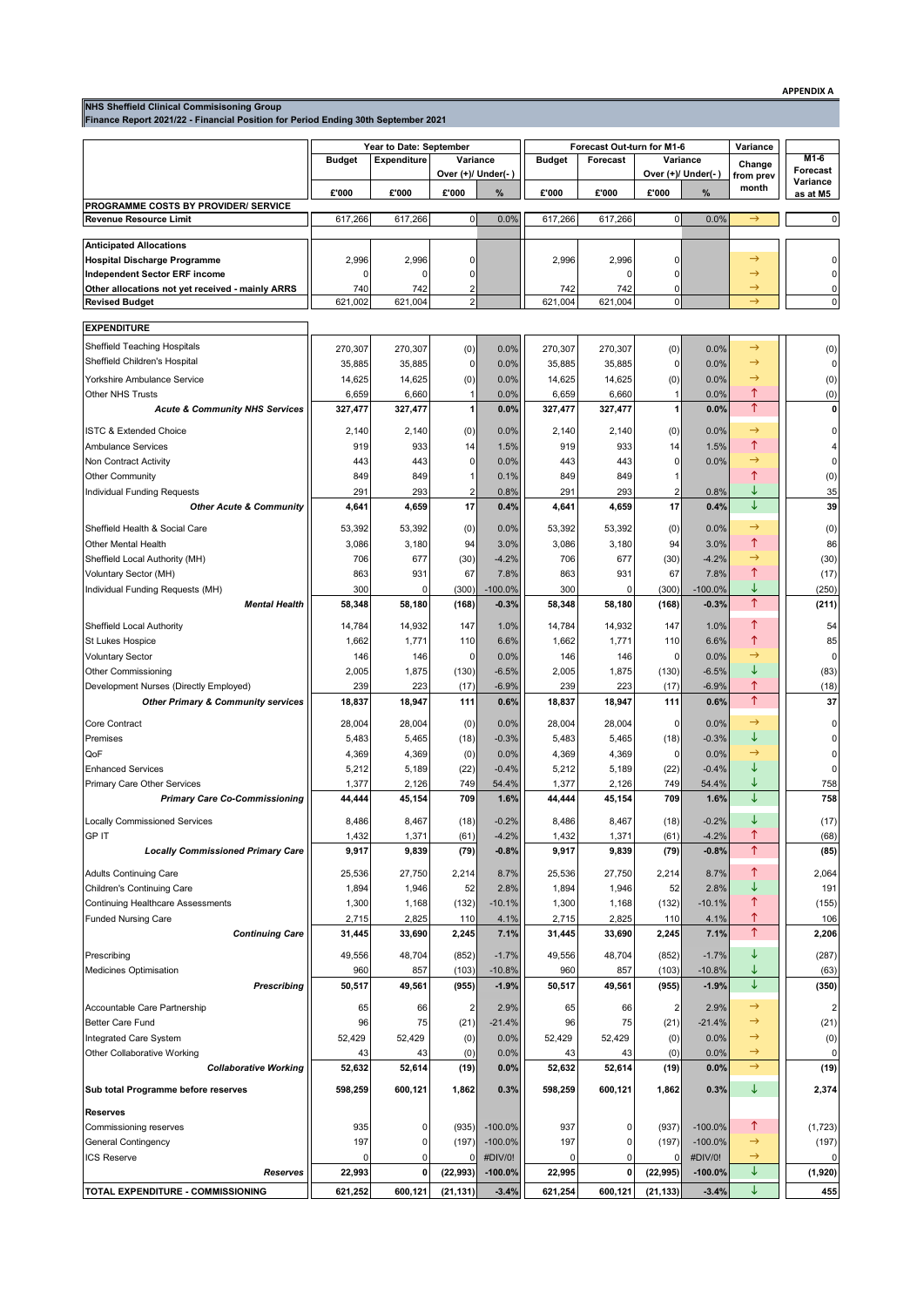#### **NHS Sheffield Clinical Commisisoning Group Finance Report 2021/22 - Financial Position for Period Ending 30th September 2021**

|                                              | Year to Date: September                                               |           |               |          | Forecast Out-turn for M1-6     |           |                     |                  | Variance |                      |
|----------------------------------------------|-----------------------------------------------------------------------|-----------|---------------|----------|--------------------------------|-----------|---------------------|------------------|----------|----------------------|
|                                              | Variance<br><b>Expenditure</b><br><b>Budget</b><br>Over (+)/ Under(-) |           | <b>Budget</b> | Forecast | Variance<br>Over (+)/ Under(-) |           | Change<br>from prev | M1-6<br>Forecast |          |                      |
|                                              | £'000                                                                 | £'000     | £'000         | %        | £'000                          | £'000     | £'000               | %                | month    | Variance<br>as at M5 |
| <b>IPROGRAMME COSTS BY PROVIDER/ SERVICE</b> |                                                                       |           |               |          |                                |           |                     |                  |          |                      |
| <b>IUNDER)/OVER SPEND - COMMISSIONING</b>    | 250                                                                   | (20, 883) | (21, 133)     |          | 250                            | (20, 883) | (21, 133)           |                  |          | 455                  |